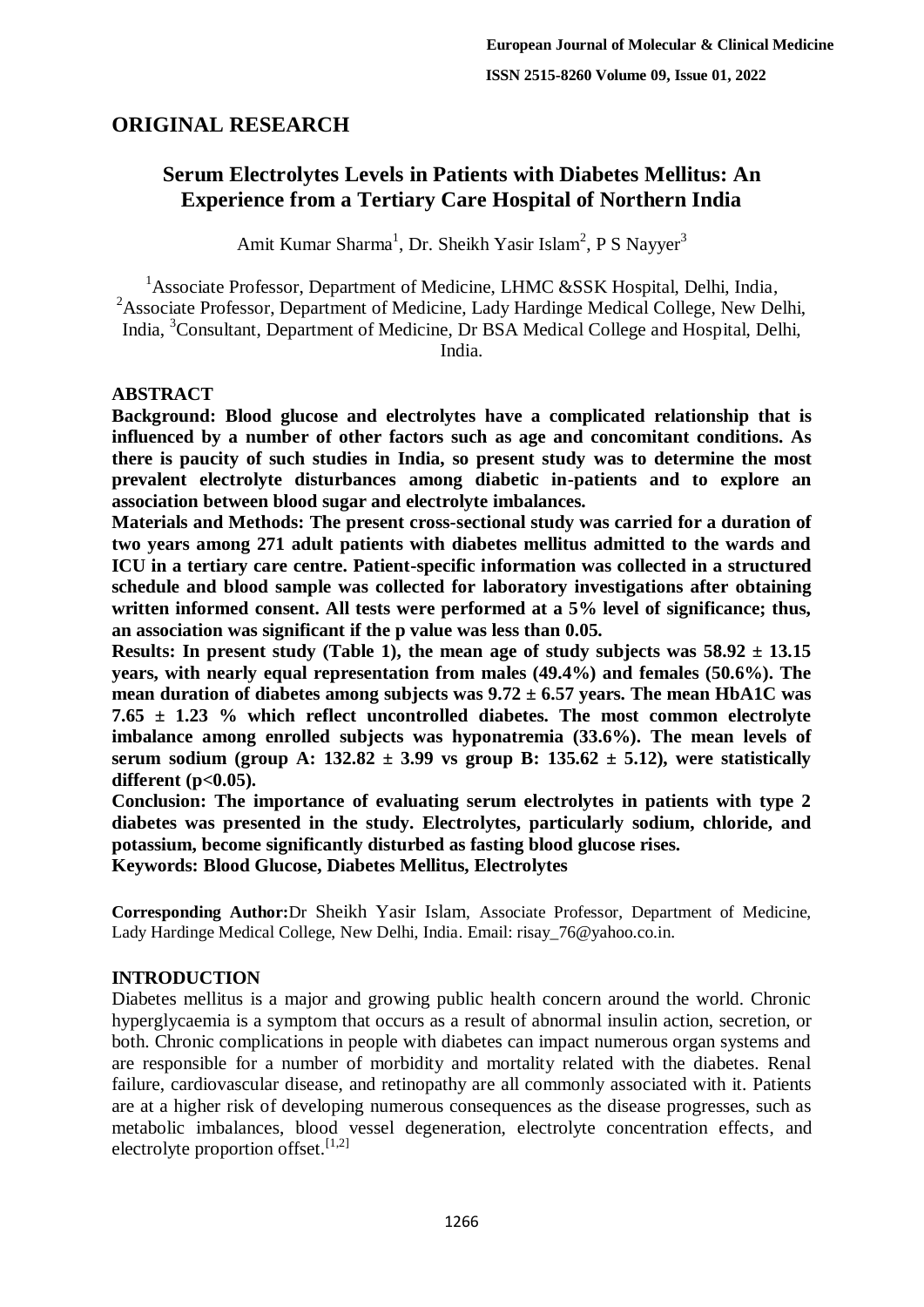Maintaining acid-base balance, membrane potential, blood clotting, muscle contraction, nerve conduction, and maintaining body fluids are all critical functions of electrolytes. Its imbalances have become a major cause of human health complications. Potassium, magnesium, phosphate, and sulphate are the major electrolytes found in intracellular fluid, while sodium, chloride, and bicarbonate are found in extracellular fluid. Sodium is primarily involved in acid-base regulation, osmoregulation, and the uniform distribution and conservation of body fluid. Potassium is important for neuromuscular excitability, acid-base balance, and myocardial activity, as well as serving as a cofactor for the enzyme pyruvate kinase. Chloride aids in fluid balance both inside and outside cells, blood volume regulation, and acid-base balance. $^{[3]}$ 

Disturbance in electrolyte distribution may have an impact on the course of diabetes and how it is managed. Blood glucose and electrolytes have a complicated relationship that is influenced by a number of other factors such as age and concomitant conditions.<sup>[4]</sup> Furthermore, diabetic nephropathy, which is defined by reduced renal function and is one of the consequences of diabetes, can cause electrolyte imbalance because high blood glucose damages the nephrons, affecting electrolyte absorption and reabsorption.<sup>[5-7]</sup> A number of research from developed counties have found an association between electrolytes and diabetes.<sup>[8-11]</sup> Electrolytes must be evaluated in diabetes patients, and the relationship between electrolytes and glucose control must be understood. As there is paucity of such studies in India, so present study was conducted with an to determine the most prevalent electrolyte disturbances among diabetic in-patients at a tertiary care hospital, Delhi. Additionally an association between blood sugar and electrolyte imbalances was explored in the present study.

## **MATERIALS & METHODS**

#### **Study setting and Design**

The present cross-sectional study was carried for a duration of two years (May 2019 to April 2021) in the Department of Pulmonary Medicine of a tertiary care teaching and referral hospital, Delhi, India, after obtaining ethical approval from Institutional Ethics Committee (IEC/IRB No.; LHMC, Delhi).

## **Study subjects and sample size**

The present study included the confirmed cases of type 2 diabetes mellitus patients (18 years or above) admitted to the wards and ICU as study subjects. Diagnosis of diabetes mellitus was based on the WHO criteria using fasting blood glucose, postprandial blood glucose, and random blood glucose. Two groups were formed: group A (RBS > 300mg/dL) and group B  $(RBS \leq 300 \text{mg/dL})$  on the basis of previous studies.<sup>[12,13]</sup> The minimum sample size was calculated as 97 for each group considering the prevalence of electrolyte imbalance in diabetes as 50% (no particular studies found in Delhi) and taking absolute precision as 10%. Prior to enrolling of subjects into the study, written informed consent was obtained either from patient or relatives after explaining in detail regarding the purpose of study, and consecutive sampling method was used to enrol the study subjects, so a total of 271 patients were enrolled in the study during defined study duration. Pregnant women and subjects with were excluded from the study.

## **Data and Sample collection**

After admission, clinical history was taken and patient-specific and relevant information was collected in a structured data collection schedule through interviews. At the time of admission 5 mL of blood sample was collected from each patient for laboratory investigations such as fasting, postprandial and random blood glucose levels (done by GOD-POD method), HbA1C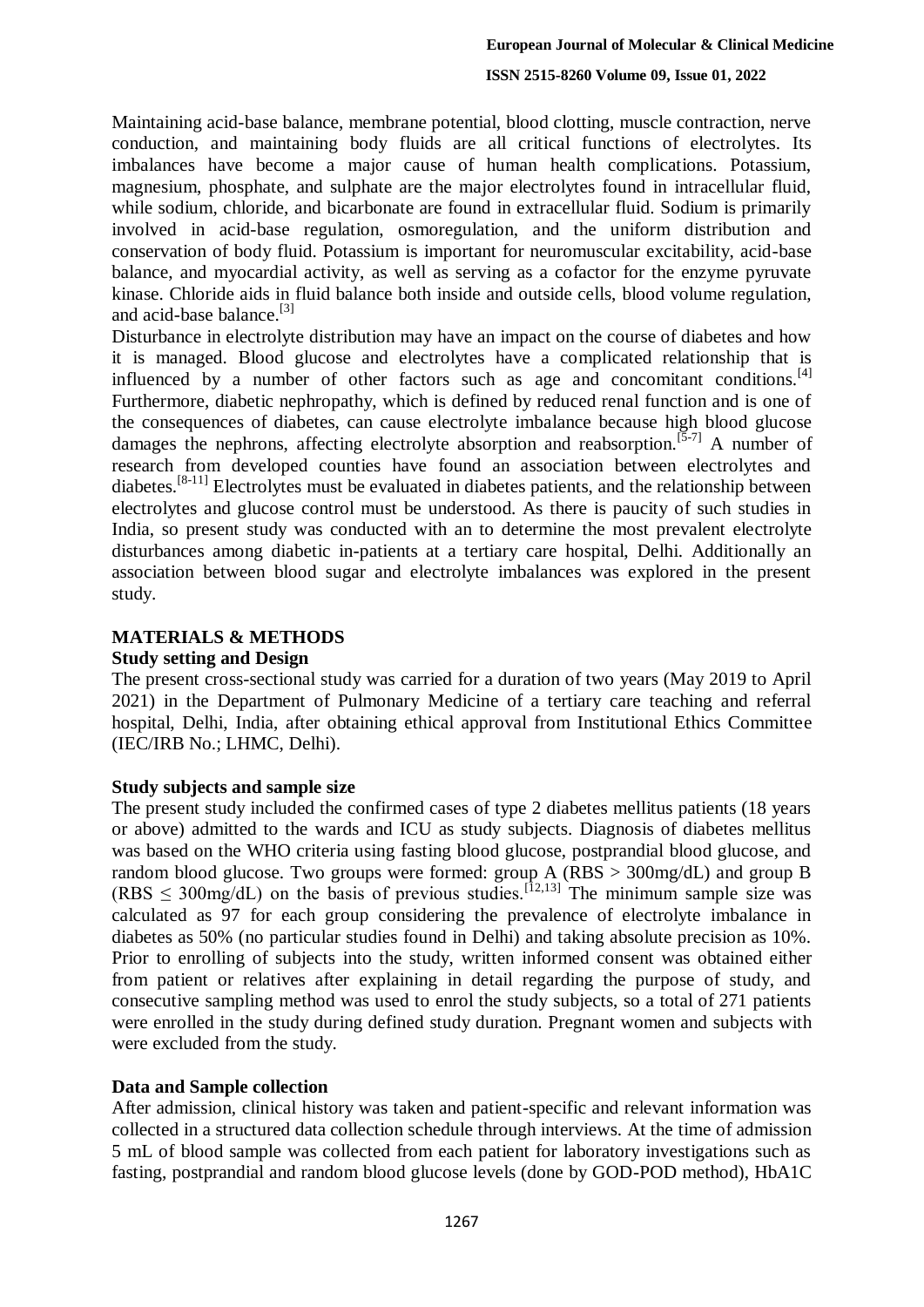(done by nephelometry method), electrolytes such as sodium, potassium, chloride and bicarbonate (done by direct and indirect Ion Selective Electrodes [ISEs] method).<sup>[14-16]</sup> The cut off defined for hyponatremia was sodium concentration  $\langle 135 \text{ mmol/L}$ . The cut offs defined for hypochloremia and hyperchloremia were chloride ion < 97 mEq/L and chloride level > 107 mEq/L respectively. The cut offs defined for hyperkalemia and hypokalemia were potassium level  $> 5$  mEq/L and potassium level  $< 3.5$  mEq/L respectively.

### **Statistical analysis**

The data was entered in MS EXCEL spreadsheet and analysis was done using Statistical Package for Social Sciences (SPSS) version 28. Results were analysed with baseline demographic and clinical, laboratory parameters of each group of study patients. Categorical variables were presented in number and percentage (%) and continuous variables were presented as mean  $\pm$  SD. Normality of data were tested by Kolmogorov-Smirnov test. If the normality was rejected, then non parametric test was used. Mean of electrolyte disturbances between the groups were compared using Unpaired t-test. Frequency of electrolyte disturbances between the groups were compared using Chi-Square test /Fisher's exact test. All tests were performed at a 5% level of significance; thus, an association was significant if the p value was less than 0.05.

### **RESULTS**

In present study [Table 1], the mean age of study subjects was  $58.92 \pm 13.15$  years, with nearly equal representation from males (49.4%) and females (50.6%). The means of weight, height and BMI among subjects were  $67.22 \pm 18.87$  Kg,  $161.34 \pm 11.45$  cms, and  $25.93 \pm 6.2$  $Kg/m^2$  respectively. Among enrolled subjects more than one tenth were hypertensives (11.1%). The mean duration of diabetes among subjects was  $9.72 \pm 6.57$  years.

| <b>Variables</b>                        | v<br>Number (%)/ Mean+SD |
|-----------------------------------------|--------------------------|
| Gender                                  |                          |
| Male                                    | 134 (49.4)               |
| Female                                  | 137(50.6)                |
| Age (in years)                          | $58.92 \pm 13.15$        |
| Age group                               |                          |
| $<$ 45 years                            | 42(15.5)                 |
| $45-60$ years                           | 199 (73.4)               |
| $>60$ years                             | 30(11.1)                 |
| Anthropometric measures                 |                          |
| Weight (Kg)                             | $67.22 \pm 18.87$        |
| Height (cms)                            | $161.34 \pm 11.45$       |
| BMI $(Kg/m^2)$                          | $25.93 \pm 6.2$          |
| Comorbidity                             |                          |
| Hypertension                            | 30(11.1)                 |
| Hypertension and ischemic heart disease | 14(5.3)                  |
| None                                    | 227 (83.6)               |
| Duration of diabetes (in years)         | $9.72 \pm 6.57$          |

**Table 1: Baseline characteristics of study subjects (N=271).** 

The means of pulse rate, systolic blood pressure, diastolic blood pressure and respiratory rate among subjects were 90.01  $\pm$  17.21 bpm, 137.11  $\pm$  26.53 mmHg, 83.97  $\pm$  13.34 mmHg and  $22.67 \pm 4.18$  rpm respectively [Table 2]. The retinopathy was observed in 8.9% of subjects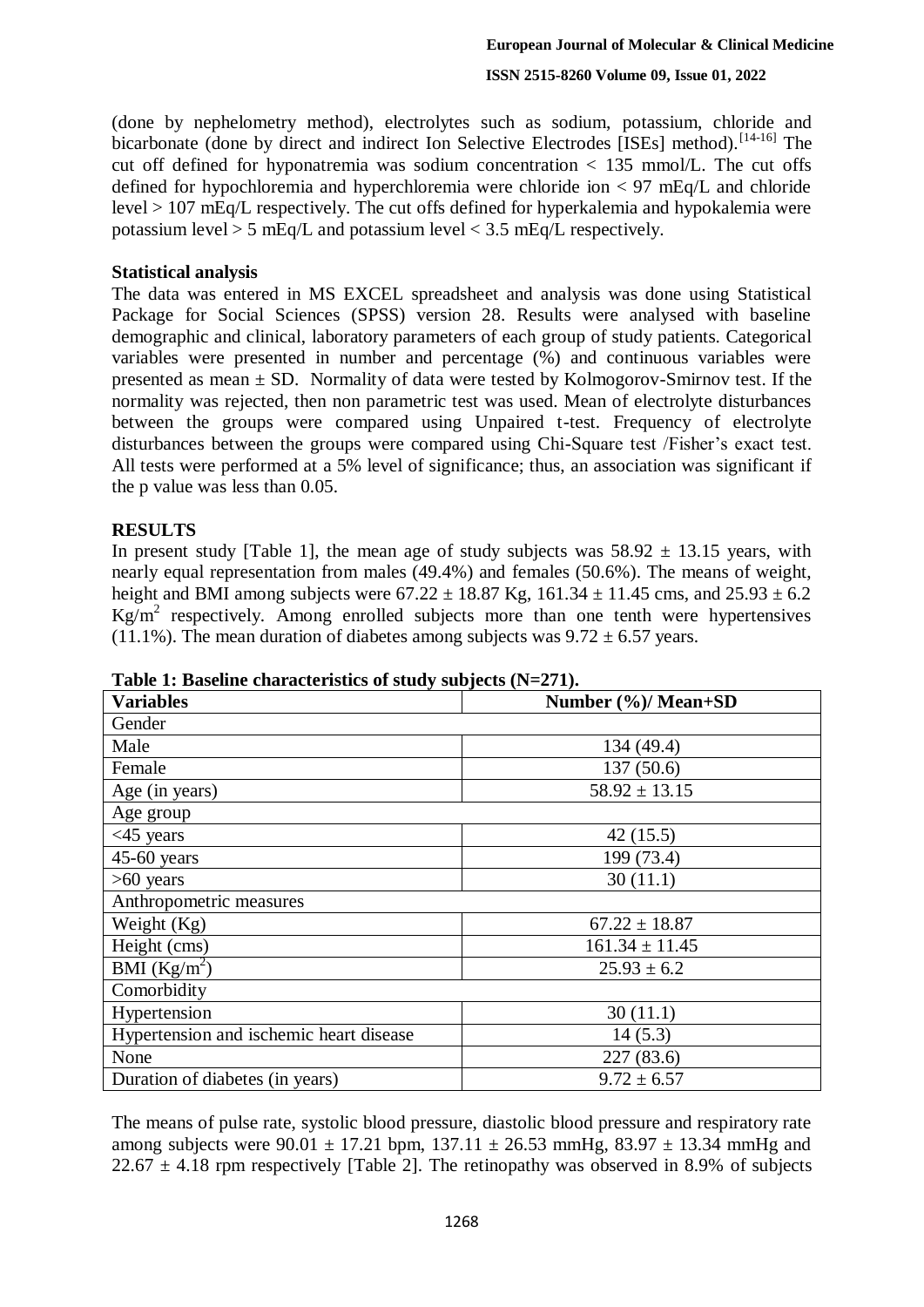and nearly two fifth of subjects were having neuropathy (17.3%). Only one tenth of patients were either on oral hypoglycaemic agents (11.4%) or insulin (12.9%) for management of diabetes. The ongoing treatment drugs for hypertensives (including IHD) among subjects were calcium channel antagonist (18.2%), beta blockers (11.4%), loop diuretics (50.0%) and potassium sparing diuretics (11.4%).

| <b>Variables</b>                    | Number (%)/ Mean+SD |
|-------------------------------------|---------------------|
| Vitals                              |                     |
| Pulse rate (bpm)                    | $90.01 \pm 17.21$   |
| Systolic B.P (mmHg)                 | $137.11 \pm 26.53$  |
| Diastolic B.P (mmHg)                | $83.97 \pm 13.34$   |
| Respiratory rate (rpm)              | $22.67 \pm 4.18$    |
| Retinopathy                         |                     |
| Present                             | 24(8.9)             |
| Absent                              | 247(91.1)           |
| Neuropathy                          |                     |
| Present                             | 47(17.3)            |
| Absent                              | 224 (82.7)          |
| Oral hypoglycaemic agents           |                     |
| Yes                                 | 31(11.4)            |
| N <sub>o</sub>                      | 240 (88.6)          |
| Insulin                             |                     |
| Yes                                 | 35(12.9)            |
| N <sub>o</sub>                      | 236(87.1)           |
| Calcium channel antagonist $(n=44)$ |                     |
| Yes                                 | 8(18.2)             |
| N <sub>o</sub>                      | 36(81.8)            |
| Beta blockers (n=44)                |                     |
| Yes                                 | 5(11.4)             |
| N <sub>o</sub>                      | 39 (88.6)           |
| Loop diuretics $(n=44)$             |                     |
| Yes                                 | 22(50.0)            |
| N <sub>o</sub>                      | 22(50.0)            |
| Potassium sparing diuretics (n=44)  |                     |
| Yes                                 | 5(11.4)             |
| No                                  | 39 (88.6)           |

**Table 2: Clinical characteristics of study subjects (N=271).**

The means of FBS, PPBS, and RBS, among subjects were  $176.87 \pm 66.76$  mg/dL,  $217.54 \pm 12.6$ 71.23 mg/dL and  $205.29 \pm 70.47$  mg/dL respectively [Table 3]. The means for serum sodium, potassium and chloride among subjects were  $134.22 \pm 4.34$  mEq/L,  $4.42 \pm 0.56$  mEq/L and  $100.41 \pm 6.92$  mEq/L respectively. The mean HbA1C was 7.65  $\pm$  1.23 % and patients with HbA1C level > 7% were considered as uncontrolled diabetics. The most common electrolyte imbalance among enrolled subjects was hyponatremia (33.6%) followed by hypochloraemia (19.9%) and hypokalaemia (16.2%) whereas hyperkalaemia (5.9%) and hyperchloremia (1.8%) were among least occurring electrolyte imbalance among subjects.

The mean levels of serum sodium (group A:  $132.82 \pm 3.99$  vs group B:  $135.62 \pm 5.12$ ), potassium (group A:  $4.32 \pm 0.61$  vs group B:  $4.62 \pm 0.52$ ) and chloride (group A:  $101.08 \pm 0.52$ ) 12.63 vs group B:  $98.56 \pm 4.20$ ) were statistically different in group A and group B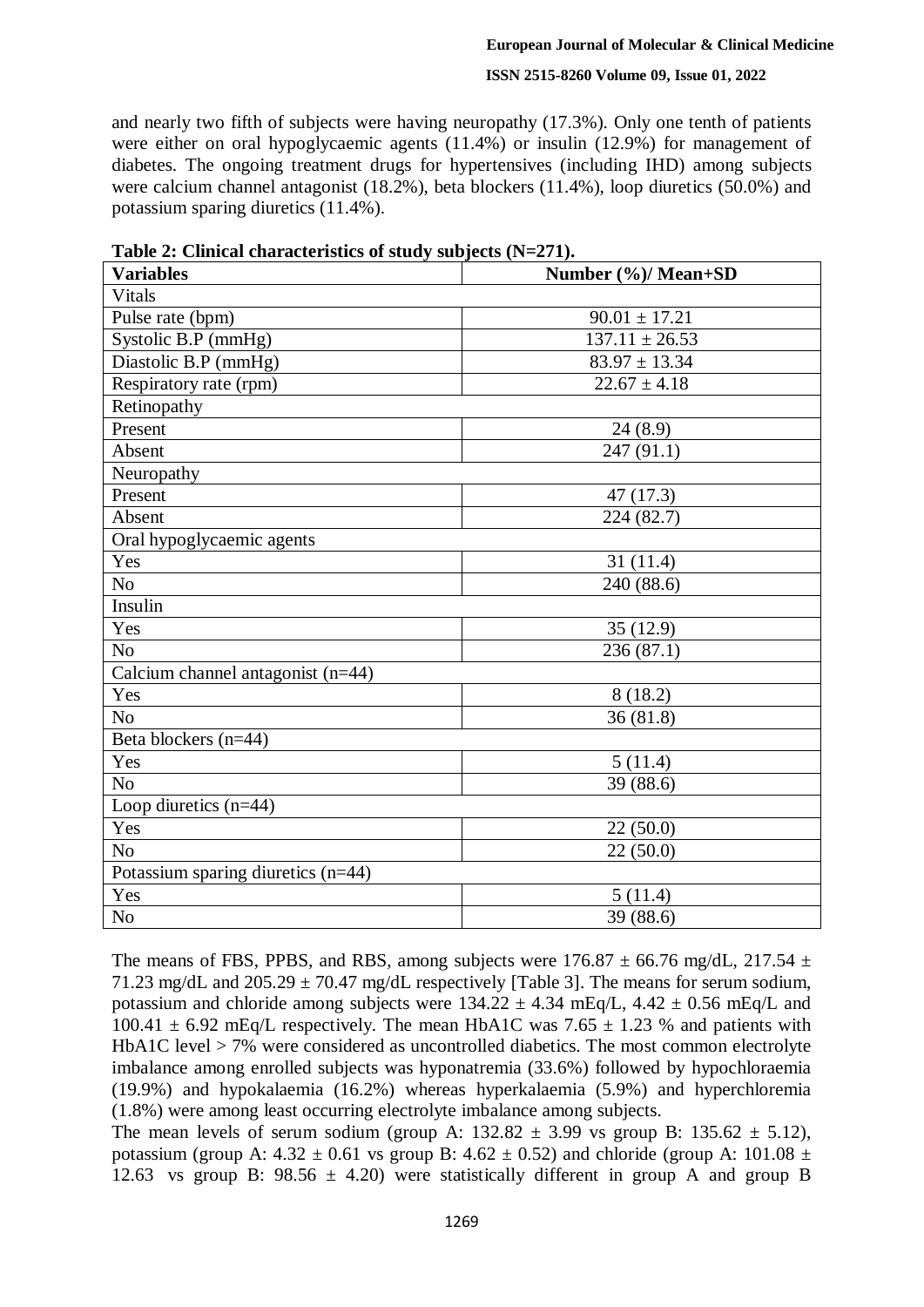(p<0.05). The frequency of hyponatremia (group A: 38.5% vs group B: 27.0%) and hypochloraemia (group A: 22.4% vs group B: 16.5%) was higher among group A as compared to group B, but events of hyperkalaemia (group A: 4.5% vs group B: 7.8%) and hyperchloremia (group A: 1.3% vs group B: 2.6%) was higher among group B as compared to group A.

| <b>Parameters</b>                  | Number (%)/ Mean+SD |
|------------------------------------|---------------------|
| Blood sugar                        |                     |
| FBS(mg/dL)                         | $176.87 \pm 66.76$  |
| PPBS (mg/dL)                       | $217.54 \pm 71.23$  |
| $RBS$ (mg/dL)                      | $205.29 \pm 70.47$  |
| <b>Serum Electrolytes</b>          |                     |
| Serum sodium (mEq/L)               | $134.22 \pm 4.34$   |
| Serum potassium $(mEq/L)$          | $4.42 \pm 0.56$     |
| Serum chloride (mEq/L)             | $100.41 \pm 6.92$   |
| $HbA_{1C}$ (%)                     | $7.65 \pm 1.23$     |
| Type of electrolyte imbalance      |                     |
| Hyponatremia (<135 mEq/L)          | 91 (33.6)           |
| Hypokalaemia $\langle$ <3.5 mEq/L) | 44(16.2)            |
| Hyperkalaemia ( $>5$ mEq/L)        | 16(5.9)             |
| Hypochloraemia $(<$ 97 mEq/L)      | 54 (19.9)           |
| Hyperchloremia ( $> 107$ mEq/L)    | 5(1.8)              |

**Table 3: Laboratory parameters of study subjects (N=271).**

|  |  | Table 4: Analysis of laboratory parameters among study subject groups (N=271). |
|--|--|--------------------------------------------------------------------------------|
|  |  |                                                                                |

| <b>Parameters</b>                                     | Number (%)/ Mean+SD | <b>P-value</b>    |            |
|-------------------------------------------------------|---------------------|-------------------|------------|
|                                                       | Group A $(n=156)$   | Group B $(n=115)$ |            |
| Serum Electrolytes                                    |                     |                   |            |
| Serum sodium (mEq/L)                                  | $132.82 \pm 3.99$   | $135.62 \pm 5.12$ | P < 0.0001 |
| Serum potassium $(mEq/L)$                             | $4.32 \pm 0.61$     | $4.62 \pm 0.52$   | P < 0.0001 |
| Serum chloride (mEq/L)                                | $101.08 \pm 12.63$  | $98.56 \pm 4.20$  | $P=0.040$  |
| Type of electrolyte imbalance                         |                     |                   |            |
| Hyponatremia $\left(\langle 135 \text{ mEq/L}\right)$ | 60(38.5)            | 31(27.0)          | $P=0.047$  |
| Hypokalemia (< $3.5$ mEq/L)                           | 25(16.0)            | 19(16.5)          | $P=0.912$  |
| Hyperkalemia ( $>5$ mEq/L)                            | 7(4.5)              | 9(7.8)            | $P=0.249$  |
| Hypochloremia (<97 mEq/L)                             | 35(22.4)            | 19(16.5)          | $P=0.228$  |
| Hyperchloremia ( $> 107$ mEq/L)                       | 2(1.3)              | 3(2.6)            | $P=0.422$  |

# **DISCUSSION**

Patients with type 2 diabetes mellitus frequently have electrolyte imbalances. The reason is generally multifaceted, but insulin inadequacy in diabetic ketoacidosis and hyperglycemia are the most common causes.<sup>[11]</sup> The present study showed significant reduction in serum sodium and chloride levels with increasing fasting blood glucose (group A [RBS>300 mg/dL]):  $132.82 \pm 3.99$  vs group B [RBS < 300mg/dL]:  $135.62 \pm 5.12$ ). This decreasing pattern of change in serum sodium levels as fasting blood glucose rises is mostly supported by a study conducted by Parmar et al., which found that serum sodium and chloride levels decreased as fasting blood glucose raised.<sup>[17]</sup>

Osmotic diuresis is a well-known physiological cause of dysnatremia in diabetes. Serum sodium levels in people with uncontrolled diabetes fluctuate due to a balance between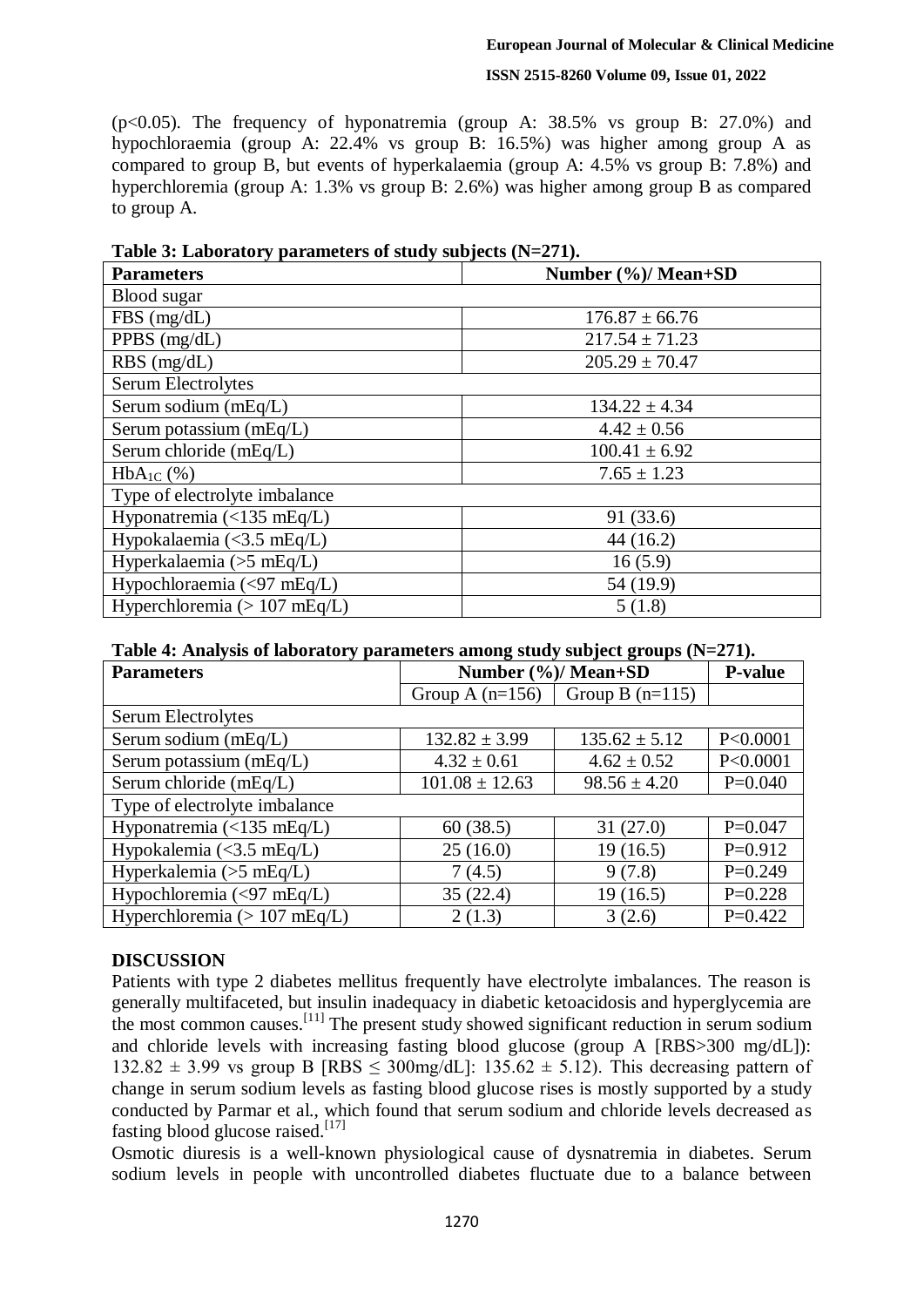hyperglycemia-induced water transport out of cells, which lowers sodium, and glucosuriainduced osmotic diuresis, which raises sodium. Hyponatremia is caused by an increase in blood glucose levels, which pushes water out of the cells into the extracellular space. Studies have shown that serum sodium levels have an inverse connection with urine microalbumin levels, implying that when renal function degrades, serum sodium levels decline as well.<sup>[11,18,19]</sup> The stimulation of the renal renin-angiotensin system is responsible for the development of diabetic nephropathy, a primary cause of end-stage renal disease, according to Giacchetti et al.<sup>[20]</sup>

Hyponatremia was the most prevalent electrolyte imbalance identified in this study, with nearly a third of the participants (33.6%) reporting sodium levels below 135 mEq/L. The incidence of hyponatremia among hospitalised patients varies significantly, ranging from 5 to 35 percent.[21] Hyponatremia has been linked to an increased risk of death in hospitalised patients in previous studies. Hyponatremia as a risk factor for mortality in diabetic people may have been reversed if sodium levels were corrected during hospitalisation.

In the present study, hypochloremia was occurring along with the hyponatremia which was comparable to the findings of a study conducted by Al Jameil et al.<sup>[24]</sup> These findings were consistent with the research that revealed a prevalence of 35 percent of hypochloremia among critically ill individuals with septic shock.<sup>[25]</sup>

In the present study, glycaemic factors had a substantial impact on serum potassium levels, which was consistent with the findings of Saito et al. and Parmar et al., who found a decreasing pattern in serum and potassium levels with increased fasting blood glucose.<sup>[10,21]</sup> However a recent study that found no significant differences in serum potassium levels in individuals with both controlled and uncontrolled blood glucose levels.<sup>[26]</sup> Hypokalemia was found to be 13 percent of the population in a big Swedish health care system with data from 364,955 cases, and hyperkalemia was shown to be 7 percent of the population.<sup>[27]</sup>

#### **Limitations**

Since the current study did not test for changes in electrolyte concentration during hospitalisation, patients who had electrolyte imbalances after a few days were not detected. The study did not assess electrolyte concentrations in the urine, and having these parameters would allow us to better classify patients.

## **CONCLUSION**

The importance of evaluating serum electrolytes in patients with type 2 diabetes was presented in the study. Electrolytes, particularly sodium, chloride, and potassium, become significantly disturbed as fasting blood glucose rises. As a result, electrolyte measurements in type 2 diabetic patients should be part of routine patient care.

## **REFERENCES**

- 1. Blair M. Diabetes mellitus review. Urol nurs 2016;36(1):27–36.
- 2. Shetty R, Mohandas R, Chandrashekar R, Kalal BS. Diabetogenic effect of gluten in wistar albino rats: a preliminary preclinical screening. Med Pharm Rep 2020;93(1):47–52.
- 3. Harsh Mohan. Textbook of pathology. 5th ed. New Delhi: Jaypee Brothers Medical Publishers (P) Ltd.; 2006. Р. 842−851.
- 4. Chawla A, Chawla R, Jaggi S. Microvasular and macrovascular complications in diabetes mellitus: distinct or continuum? Indian J Endocrinol Metab 2016;20(4):546–51.
- 5. Balcı AK, Koksal O, Kose A, Armagan E, Ozdemir F, Inal T, et al. General characteristics of patients with electrolyte imbalance admitted to emergency department. World J Emerg Med 2013;4(2):113–6.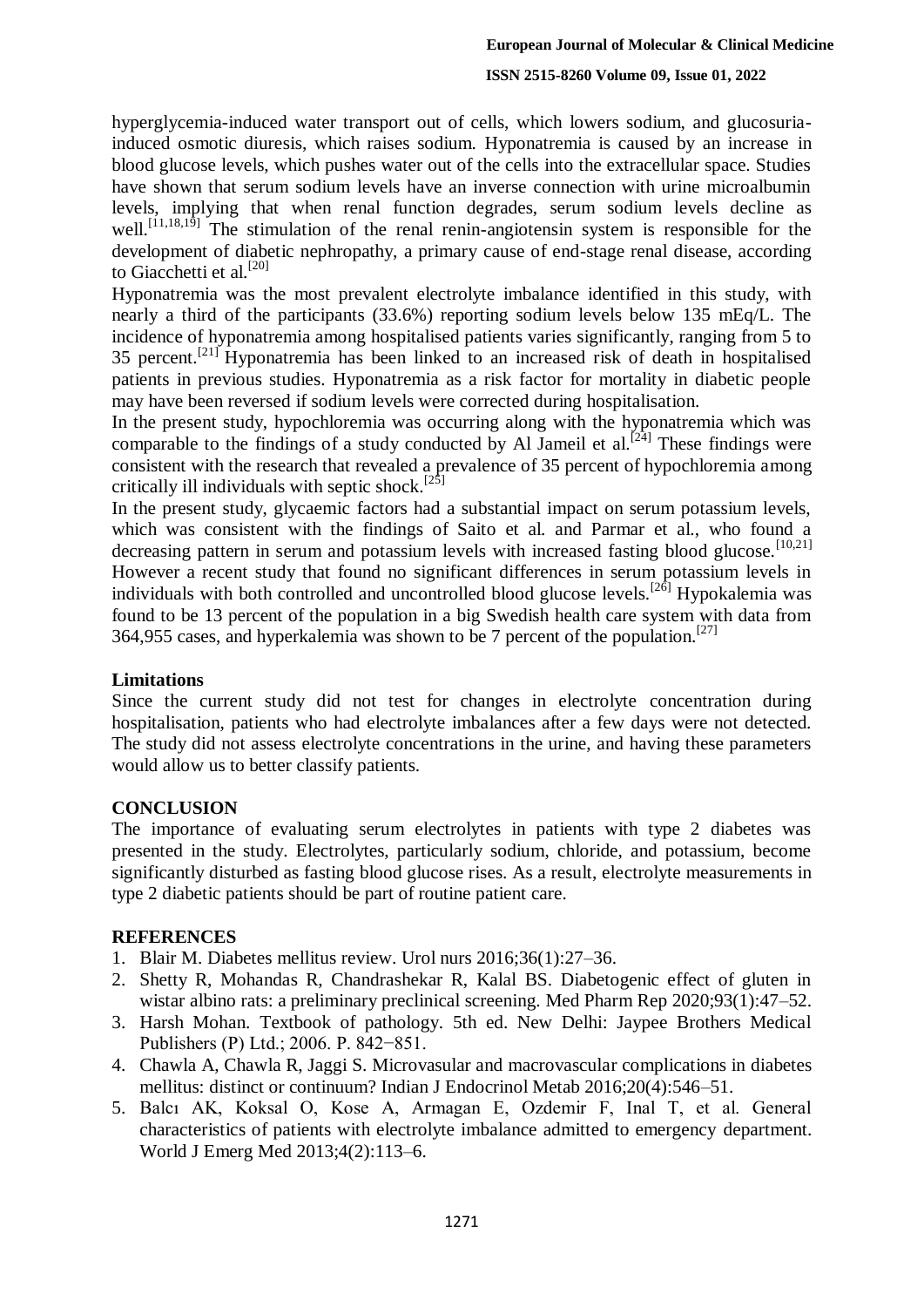- 6. Totan AR, Greabu M. Effect of chronic hyperglycemia and vanadate treatment on erythrocyte na/k-atpase and mg-atpase in streptozotocin diabetic rats. Acta Polo Pharm 2002;59(4):307–11.
- 7. Kalal BS, Pai VR, Behera SK, Somashekarappa HM. Hdac2 inhibitor valproic acid increases radiation sensitivity of drug-resistant melanoma cells. Med Sci (Basel) 2019;7(3):51.
- 8. Shahid SM, Rafique R, Mahboob T. Electrolytes and sodium transport mechanism in diabetes mellitus. Pak J Pharm Sci 2005;18(2):6–10.
- 9. Hasona NA, Elasbali A. Evaluation of electrolytes imbalance and dyslipidemia in diabetic patients. Med Sci (Basel) 2016;4(2):7.
- 10. Saito T, Ishikawa S, Higashiyama M, Nakamura T, Rokkaku K, Hayashi H, et al. Inverse distribution of serum sodium and potassium in uncontrolled inpatients with diabetes mellitus. Endocr J 1999 Feb;46(1):75-80.
- 11. Liamis G, Liberopoulos E, Barkas F, Elisaf M. Diabetes mellitus and electrolyte disorders. World J Clin Cases 2014;2(10):488–96.
- 12. Park BS, Yoon JS, Moon JS, et al. Predicting mortality of critically ill patients by blood glucose levels. Diabetes Metab J 2013;37(5):385–90.
- 13. Chansky M, Haddad G. Acute diabetic emergencies, hypoglycemia, and glycemic control. Critical Care Med (Third Edition) 2008;1245–67.
- 14. Swetha NK. Comparison of fasting blood glucose & AMP; post prandial blood glucose with HbA1c in assessing the glycemic control. Int J Healthc Biomed Res 2014;2:134-39.
- 15. Miedema K, Casparie T. Glycosylated haemoglobins: biochemical evaluation and clinical utility. Ann Clin Biochem 1984;21:2-15.
- 16. Cowell DC, McGrady PM. Direct-measurement ion-selective electrodes: Analytical error in hyponatremia. Clin Chem 1985; 31:2009-12.
- 17. Parmar SK, Singh S, Singh GK. Role of hyperglycemia in the pathogenesis of Na $\pm$ /K $\pm$ disturbance. Int J Res Med Sci 2016;4(4):1167-71.
- 18. Palmer BF, Clegg DJ. Electrolyte and acid–base disturbances in patients with Diabetes Mellitus. N Engl J Med 2015;373:548-59.
- 19. Wang S, Xuhong H, Yu L, Huijuan L, Li W, Yuquian B, et al. Serum electrolytes relation to macrovascular complications in Chinese Patients with Diabetes mellitus. Cardiovas Diabet 2013;12:146-55.
- 20. Giacchetti G, Sechi LA, Rilli S, Carey RM. The reninangiotensin- aldosterone system, glucose metabolism and diabetes. Trends Endocrinol Metab 2005;16:120–6.
- 21. Win S, Patel K, DeVita MV, Wahl SJ, Michelis MF. Current trends in prevalence and etiologic factors responsible for hyponatremia in hospitalized patients. J Nephrol Ther 2016;6:1-4.
- 22. Hao J, Li Y, Zhang X, Pang C, Wang Y, Nigwekar SU, et al. The prevalence and mortality of hyponatremia is seriously underestimated in Chinese general medical patients: An observational retrospective study. BMC Nephrol 2017;18:1-8.
- 23. Riphagen IJ, Logtenberg SJ, Groenier KH, van Hateren KJ, Landman GW, Struck J, et al. Is the association of serum sodium with mortality in patients with type 2 diabetes explained by copeptin or NT-proBNP. Atherosclerosis 2015;242:179-85.
- 24. Al-Jameil N. Estimation of serum electrolytes in diabetes patients of Saudi Region. Life Sci J 2014;11(7):378-80.
- 25. Oh HJ, Kim SJ, Kim YC, Kim EJ, Jung IY, Oh DH, et al. An increased chloride level in hypochloremia is associated with decreased mortality in patients with severe sepsis or septic shock. Sci Rep 2017;7:1-9.